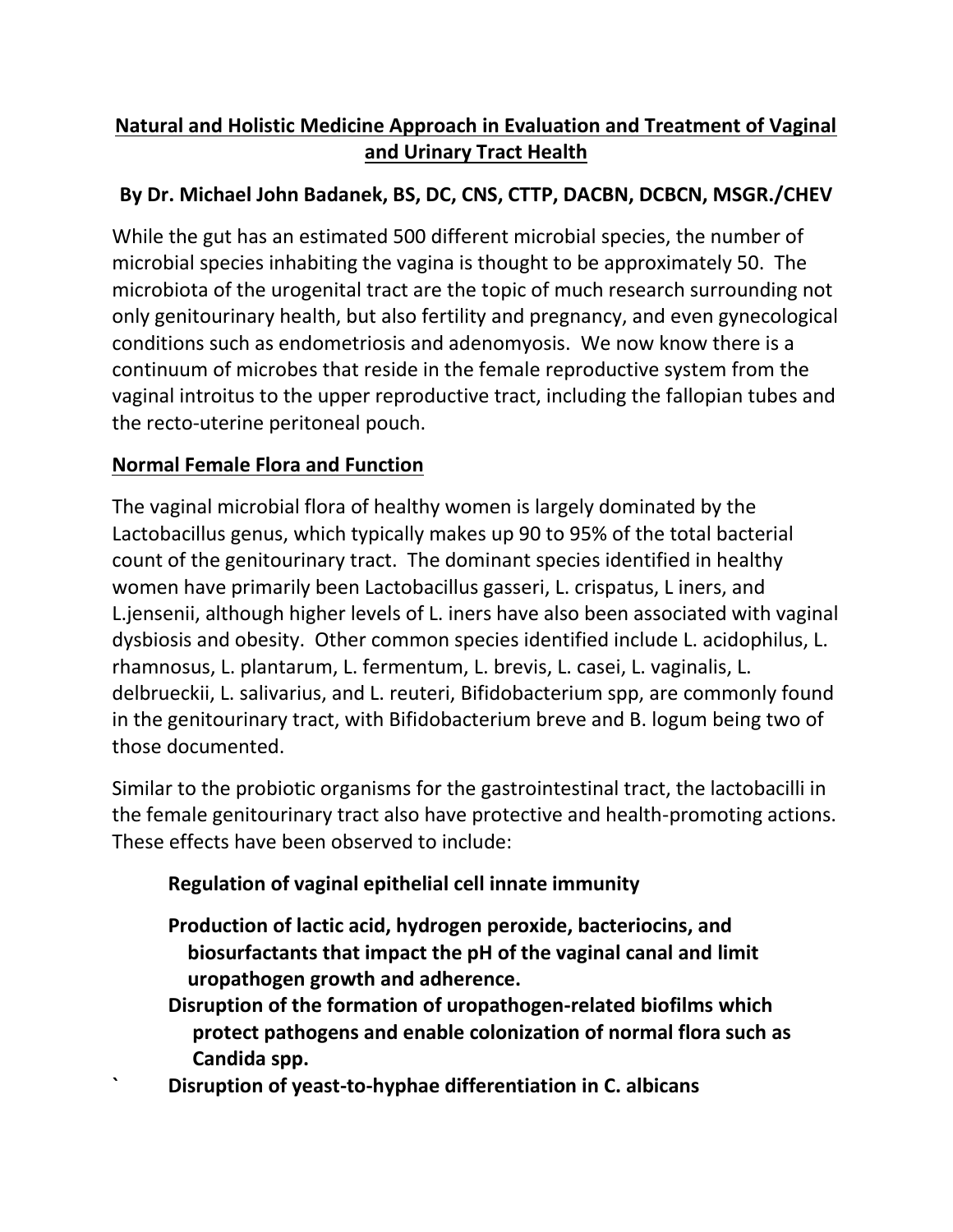### **Competitive inhibition of binding of pathogenic bacteria, including those responsible for yeast vaginitis, bacterial vaginosis, urinary tract infections, and sexually transmitted infections.**

Numerous trials have demonstrated that oral administration of specific strains of lactobacilli – in particular L. crispatus, L. rhamnosus, L. gasseri, and L. reuteri – can both maintain and restore healthy genitourinary microbiota in females.

Many of the initial studies looking at the potential benefits of probiotics for female genitourinary tract health focused on the introvaginal application of lactobacilli strains.

There has been an emerging trend, however, of using oral probiotics to colonize the vagina, backed by a substantial amount of clinical research. Numerous trials have demonstrated that oral administration of specific strains of lactobacilli – in particular L. crispatus, L. rhamnosus, L gasseri, and L. Reteri – can both maintain and restore healthy genitourinary microbiota in females.

In one such study, healthy woman took an oral daily dose of 100 million colonyforming units (CFUs) of a mixture of L. fermentum 57A, L. planatarum 57B and L gasseri 57C. Not only did oral supplementation result in the colonization of both vaginal and rectal epithelium by these strains for several weeks (measured by an appreciable increase in total lactobacilli counts), but it also correlated with improvement of parameters such as vaginal pH and Nugent score (a scoring system of vaginal smears to diagnose bacterial vaginosis). No adverse events were noted during the study.

### **Vaginal and Urinary Tract Infections**

Bacterial vaginosis (BV) and vulvovaginal candidiasis (VVC) are common forms of vagintis seen in both pregnant and nonpregnant females. BV is associated with Gardnerella vaginalis and Atopobium vaginae, while VVC islargely due to C. Albicans, with C. glabrata accounting for 8 to 20%. Mixed infection is also not uncommon. Symptoms of BV may include vaginal itching, malodorous discharge, and dysuria, while VVC commonly presents with vulvar burning , soreness, and irritation.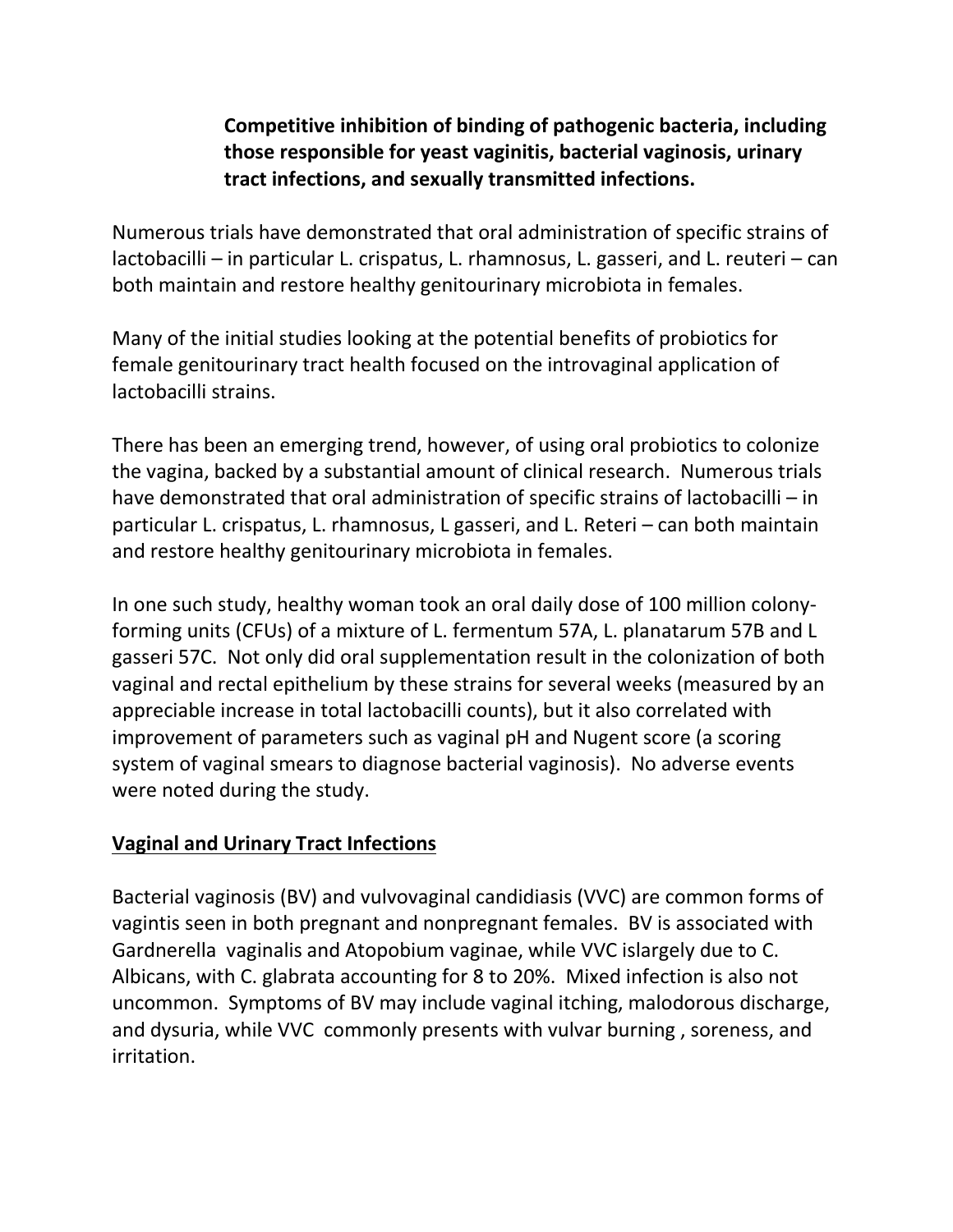Almost half of all women will also be plagued by urinary tract infections (UTI's) during their lifetime, with nearly one in three women having a UTIs by the age of 24. UTI's are most frequently caused by Escherichia coli, translocating from the colon and ascending up the urinary tract.

Recurrence of BV, VVC, and/or UTI's is common in susceptible females, leading to repeated courses of treatment with antibiotics or antifungal medications. In addition to the deleterious effects on the gut, treatment with antibiotics also may lead to fungal overgrowth and subsequent need for an antifungal agent. Because of their ability to positively influence the vaginal environment, and the protection that they offer against pathogens, probiotics have been investigated in many clinical trials both as adjunctive and alternative treatments to the standard medication regimes for these conditions. Supplementation of a probiotic formula during and after antibiotic administration may also help mitigate unwanted gastrointestinal side effects from antibiotic use.

In one randomized, double-blind, placebo controlled trial, researchers explored whether probiotics could reduce the risk of recurrence of VVC after a standard course of treatment with fluconazole. After initial treatment with a single dose of oral fluconazole, 59 VVC patients took either an oral probiotic supplement (containing a combination of 7.5 billion CFU's of L. acidophilus, 6 billion CFUs of B. bifidum, and 1.5 billion CFUs of B. longum) or placebo capsules daily for six months. Of the women taking placebo capsules, 35.5% experienced recurrence of VVC; of the women taking probiotics only 7.2% experiences recurrence.

#### **Pregnancy**

BV has also been associated with pelvic inflammatory disease (PID), postoperative infection, and preterm birth. Estimates suggest that 40% of cases of spontaneous preterm labor and preterm birth may be associated with BV. Forming the front line of protection in the female genitourinary mucosa, lactobacilli have been shown not only to assist in the treatment of BV, but also to improve the integrity of the cervical os. Similarly, vaginal colonization by healthy lactobacilli protects the uterus and upper reproductive organs from pathogenic invasion, ergo reducing the risk of adverse obstetric outcomes such as miscarriage, premature rupture of membranes (PROM), preterm birth, neonatal sepsis, and neonatal respiratory distress. Beyond this, the use of probiotics during pregnancy has been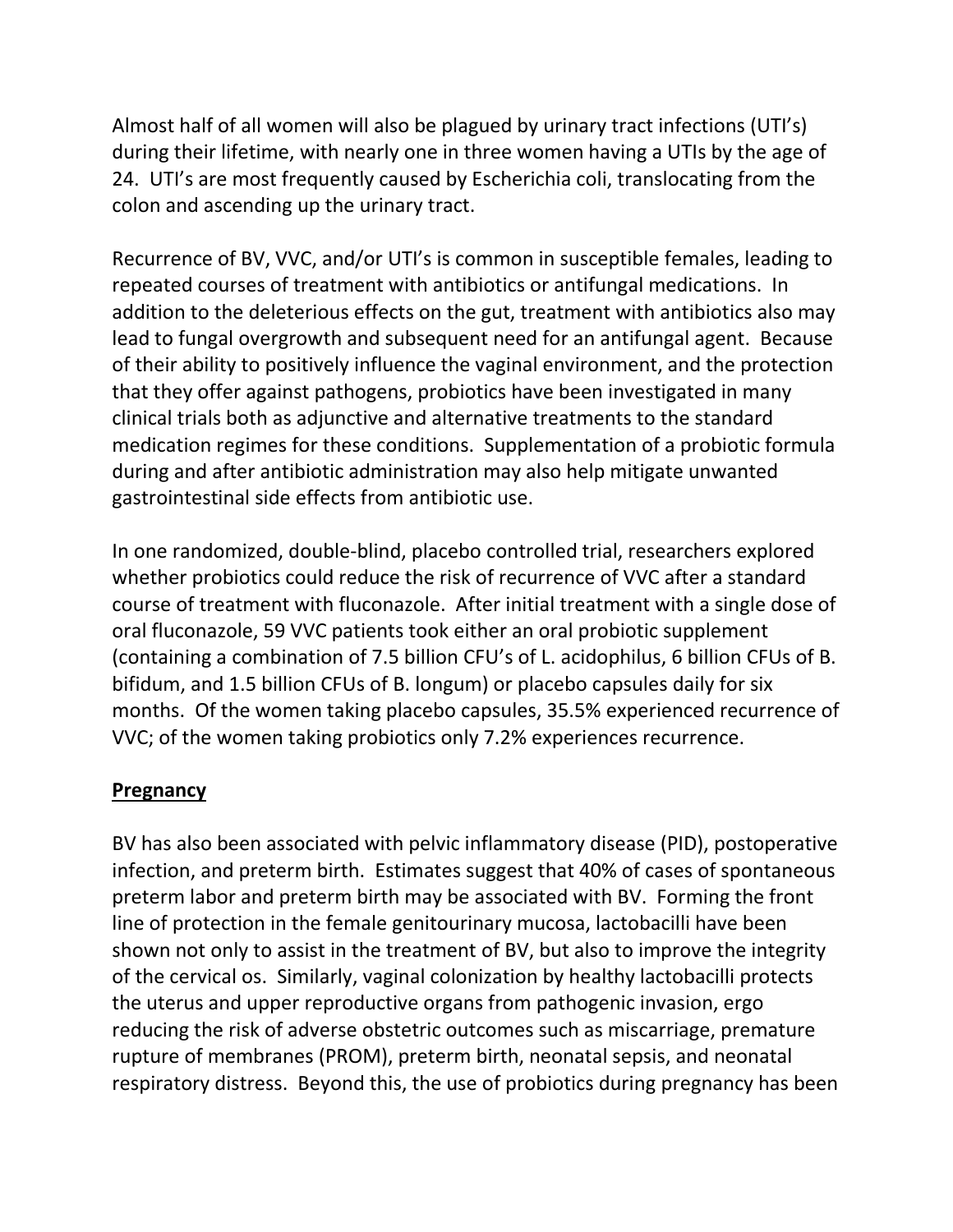studied for the reduction of eczema, allergic rhinitis, and obesity in pediatric populations as well.

#### **Menopause**

Estrogen plays an important role in maintaining optimal vaginal ecology by thickening the vaginal epithelium, increasing the volume of vaginal secretions, and enhancing epithelial glycogen production. This glycogen (formed by many glucose molecules) serves as an important source of nutrition for lactobacilli, thereby promoting their colonization in the female reproductive tract. The drop in estrogen production seen in menopause, however, results in a decrease in glycogen production. This in turn shifts microbial balance, decreasing levels of healthy lactobacilli and raising vaginal pH, and leads to an increased incidence of UTIs as well as BV and VVC in menopausal women.

Overall, findings from the reviews of probiotic use for female genitourinary health are positive, with some limitations. Dosage, of course, and strain are both matters to consider for the genitourinary tract, much like the gut. A 2017 review in the Journal of menopausal Medicine of probiotic use for the treatment of vaginal infections in postmenopausal women summarizes the potential benefits of probiotics: "Probiotics positively effects vaginal micro flora composition by promoting the proliferation of beneficial microorganisms, alters the intravaginal microbial infections in postmenopausal (women). Probiotics also reduce the symptoms of vaginal infections (e.g. vaginal discharge, odor, etc.) and are thus helpful for the treatment and prevention of BV and VVC.

A recent review concerning the treatment of BV with probiotics states: The majority of clinical trials yielding positive results have been performed using probiotic preparations containing high doses of lactobacilli suggesting that, beside strain characteristics, the amount of exogenously applied lactobacilli could have a role in the effectiveness of the product.

Another review, surveying the use of probiotics for a broader range of conditions, including UTIs and VVC, concludes: "Although clinical practice recommendations were limited by the strength of evidence, probiotic interventions were effective in treatment and prevention of urogenital infections as alternatives or cotreatments. Finally, a 2016 review in the journal Drugs of probiotic use for recurrent urinary tract infections concludes: "The evidence from the available